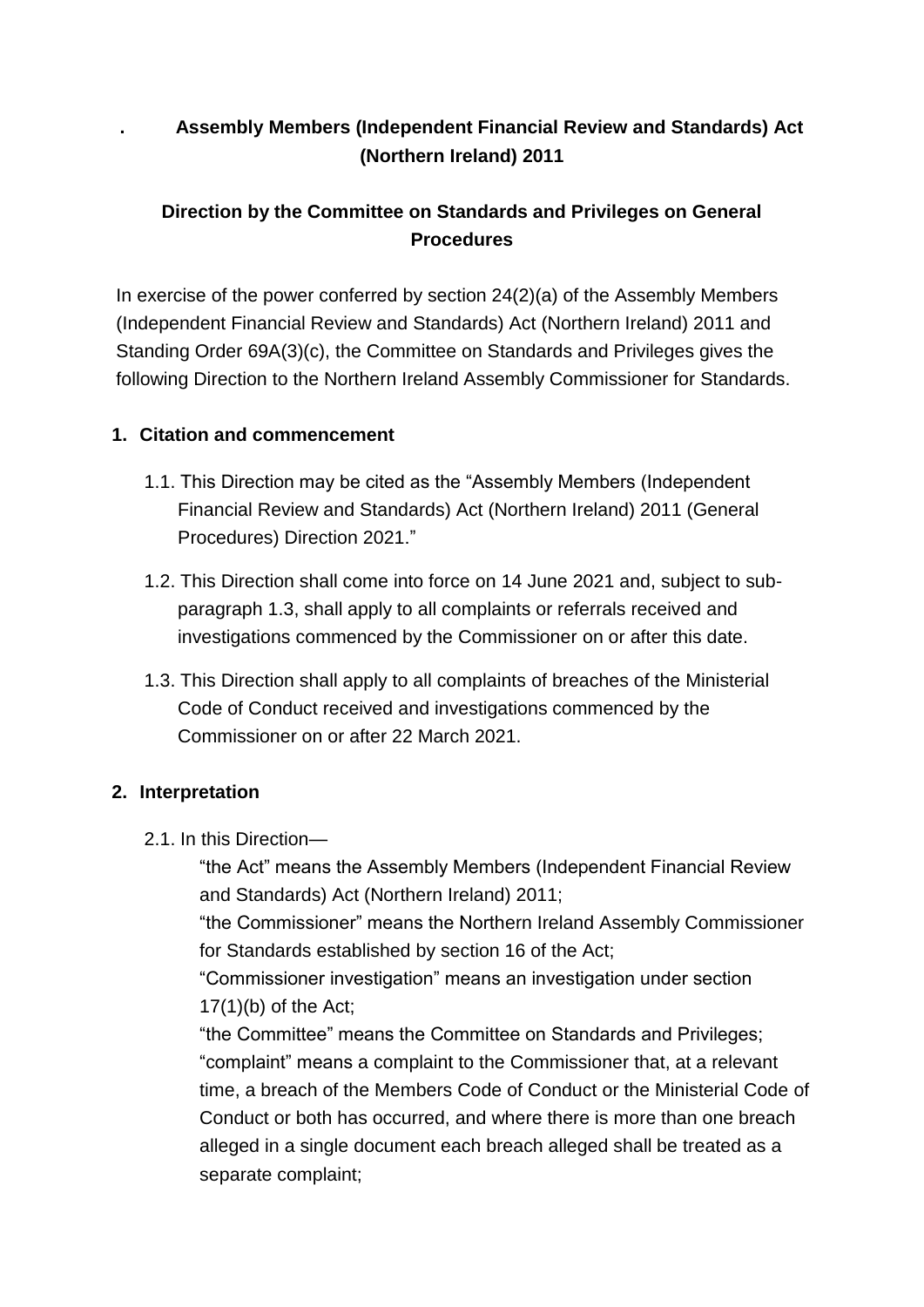"Day" means calendar day;

"Member" means a Member of the Northern Ireland Assembly, and unless the context otherwise requires includes a former Member;

"the Members Code of Conduct" means "the Code of Conduct" as defined in section 17(3) of the Act;

"Minister" means the First Minister, the deputy First Minister, a Northern Ireland Minister or a junior Minister, and, unless the context otherwise requires, includes a former Minister;

"the Ministerial Code of Conduct" means the Ministerial Code of Conduct set out in Schedule 4 to the Northern Ireland Act 1998;

"Referral" means a referral to the Commissioner made by the Committee or the Clerk to the Assembly under Standing Order 69A(5);

"Relevant time" has the same meaning as in section 17(3) of the Act; The singular includes the plural.

# **3. Complaints**

- 3.1. Where the Commissioner receives a complaint, he or she must, as soon as reasonably practicable after receipt of the complaint, notify the Clerk to the Committee and the person who is the subject of the complaint that a complaint has been received and the Commissioner must provide them with a copy of the complaint and any supporting documentation.
- 3.2. The Commissioner may investigate a complaint only where that complaint is admissible.

3.2A A complaint about any alleged breach of the Ministerial Code of Conduct which occurred before the 22 March 2021 is not admissible.

- 3.3. Subject to sub-paragraphs 3.6-3.11, an admissible complaint must—
	- (a) be made in writing;
	- (b) state the name of the complainant;
	- (c) state the postal address of the complainant except where the complainant is a current Member;
	- (d) name the person who is the subject of the complaint;
	- (e) state the acts or omissions of the person complained of which are alleged to have breached the Members Code of Conduct or the Ministerial Code of Condct or both;
	- (f) state the provision or provisions of the applicable code or codes which each act or omission is alleged to have breached;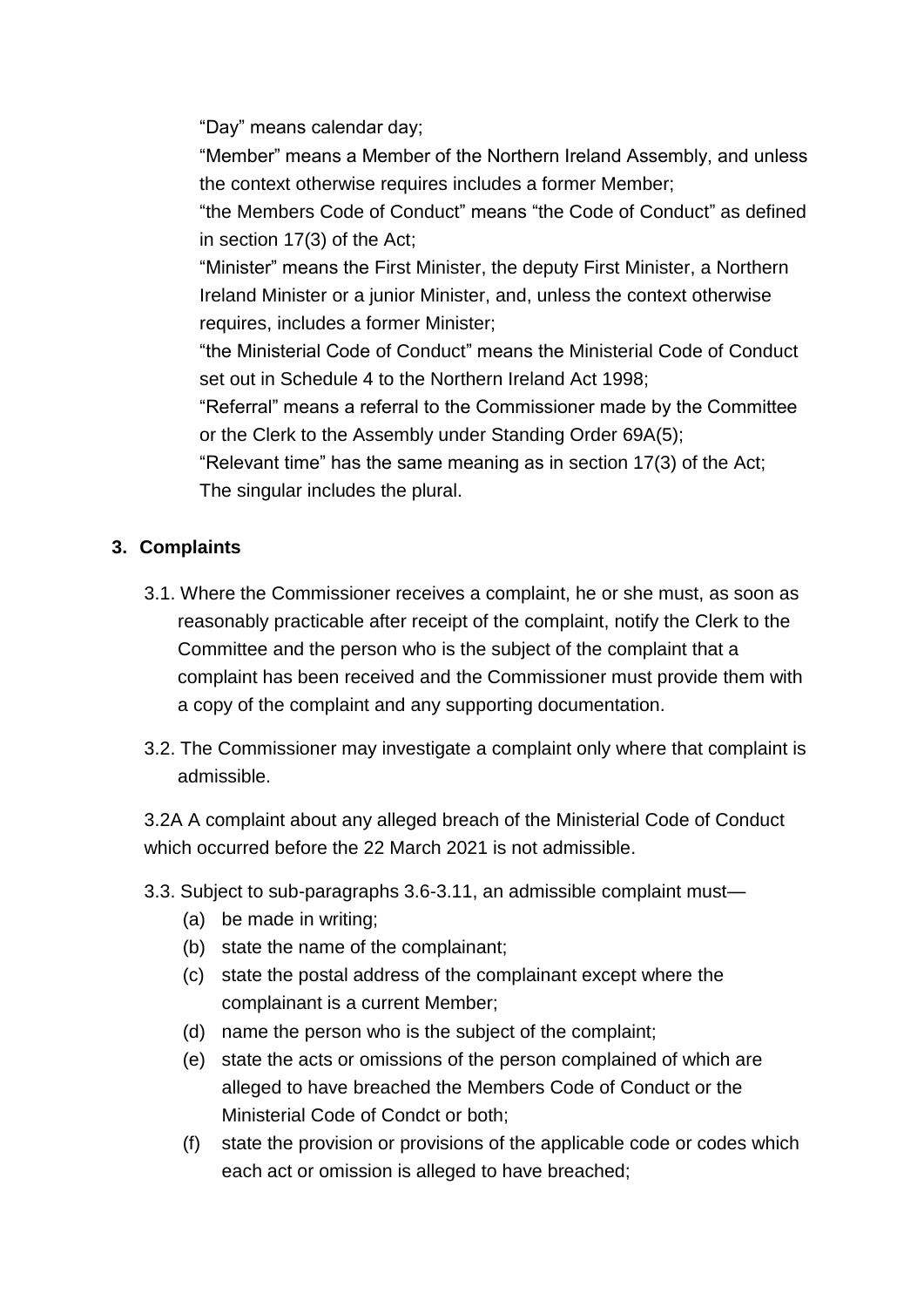- (g) in relation to each act or omission complained of, be substantiated by being supported by sufficient evidence to satisfy the Commissioner that there is a prima facie case that a breach of the applicable code or codes has occurred and that the complaint is not frivolous or vexatious or otherwise an abuse of the complaints process.
- (h) relate to alleged conduct which falls within the scope of the applicable code or codes; and,
- (i) be made within six months from the date when a complaint about the alleged conduct could reasonably have been made .
- 3.4. If the Commissioner considers it necessary, he or she may conduct a preliminary investigation in order to determine whether a complaint is admissible under sub-paragraph 3.3.
- 3.5. If the Commissioner conducts a preliminary investigation under subparagraph 3.4, he or she must write to the complainant, the person who is the subject of the complaint and the Clerk to the Committee advising them that a preliminary inquiry has been commenced.
- 3.6. The Commissioner must make arrangements to facilitate any complainant who is not able to submit their complaint in writing, for example due to disability or language difficulties.
- 3.7. If the Commissioner receives a complaint which does not satisfy one or more of the criteria set out at sub-paragraph 3.3 but which would otherwise be admissible, he or she must give the complainant notice in writing—
	- (a) Identifying the criterion or criteria which the complainant has failed to satisfy;
	- (b) Specifying the additional information necessary to satisfy the criterion or, as the case may be, criteria; and
	- (c) informing the complainant that if all the information specified is not provided by a date specified by the Commissioner (such date to be not less than 21 days from the date of the notice), the Commissioner will consider the complaint to be inadmissible.
- 3.8. If a letter is issued by the Commissioner under sub-paragraph 3.7, and the complainant fails by the date specified by the Commissioner to provide sufficient additional information to render the complaint admissible, the complaint to which that letter relates is inadmissible.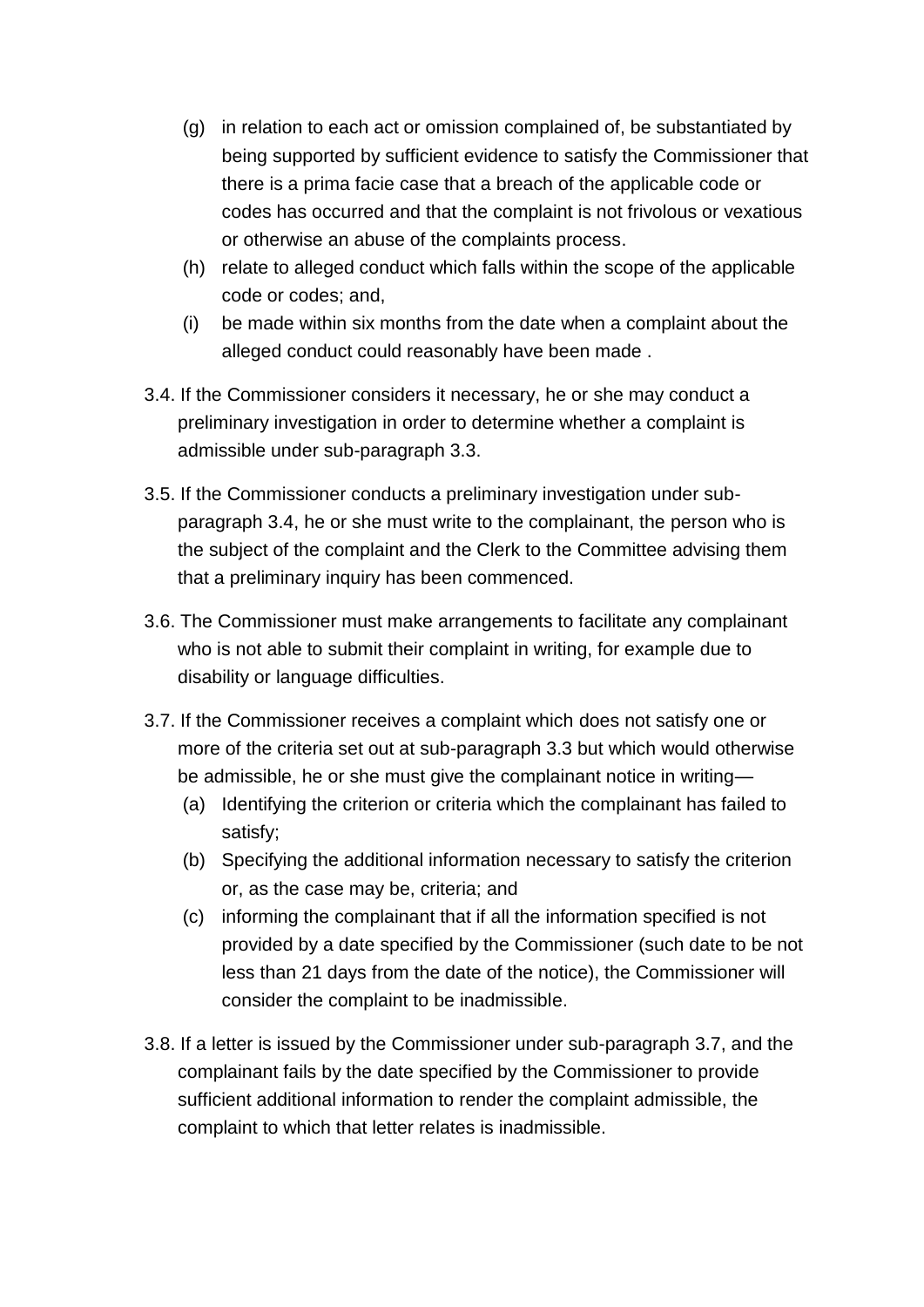- 3.9. A complaint based on a media report is not substantiated within the meaning of sub-paragraph 3.3(g), except where the Commissioner decides that the media report itself establishes a prima facie case that a breach of the Members Code of Conduct or the Ministerial Code of Conduct or both has occurred.
- 3.10. Where it is alleged that sufficient evidence for a complaint is set out in the Official Report of the Northern Ireland Assembly, it will be sufficient for the complainant to submit reference to the relevant passage as sufficient evidence.
- 3.11. A complaint about a former Member or former Minister is not admissible unless—
	- (a) the complaint is made within four weeks of the the person who is the subject of the complaint having ceased to be a Member; and
	- (b) the Commissioner, having due regard to value for money considerations and the nature of the complaint, believes that it is in the public interest for the complaint to be investigated.
- <span id="page-3-0"></span>3.12. Where the Commissioner decides for any reason that a complaint is not admissible, the Commissioner must—
	- (a) give written notice of that decision to the person who is the subject of the complaint and the Clerk to the Committee, such notice to include the reasons for the decision; and
	- (b) give written notice of that decision to the complainant, such notice to include the reasons for the decision.
- <span id="page-3-1"></span>3.13. Notice sent to the complainant under sub-paragraph [3.12](#page-3-0) must also specify a date (such date to be not less than 14 days from the date of the notice) by which the complainant may give to the Commissioner notice in writing that the complainant is dissatisfied with the decision of the Commissioner.
- <span id="page-3-2"></span>3.14. Where a complainant gives notice to the Commissioner under subparagraph [3.13](#page-3-1) the Commissioner must refer the complaint to the Committee for further consideration.
- 3.15. Where the Committee decides that a complaint referred by the Commissioner under sub-paragraph [3.14](#page-3-2) is admissible, the Commissioner must reconsider the admissibility of the complaint, having regard to the Committee's decision ('reconsideration').
- 3.16. On reconsideration—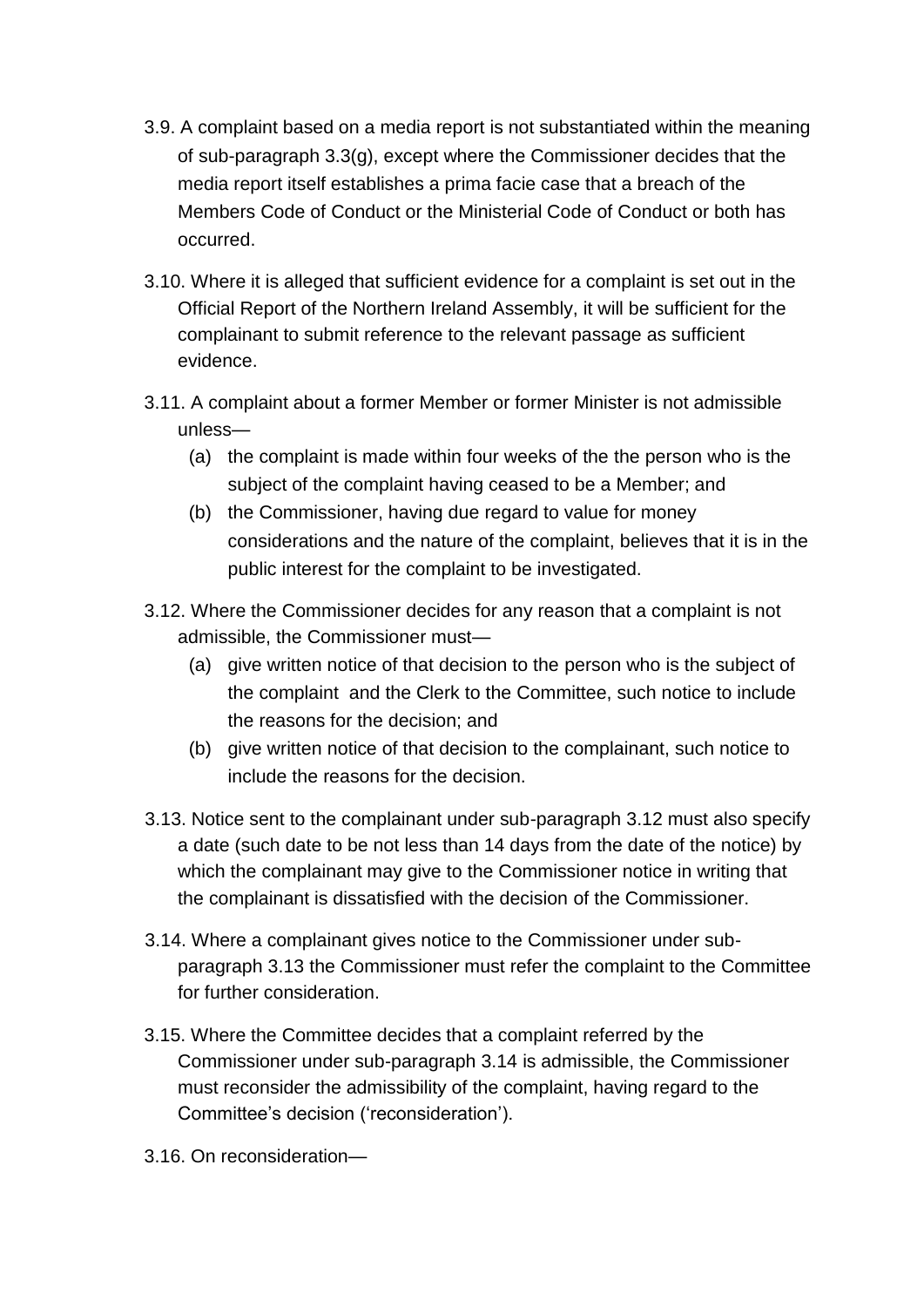- (a) if the Commissioner decides that the complaint is admissible, the Commissioner must investigate the complaint; or
- (b) if the Commissioner again decides that the complaint is not admissible, the Commissioner must write to the Committee and give reasons for that decision.
- 3.17. A complaint relating to an allegation that a Member has failed to-
	- (a) register an interest;
	- (b) register a change to an interest; or
	- (c) declare an interest,

must be dealt with in accordance with paragraph 9.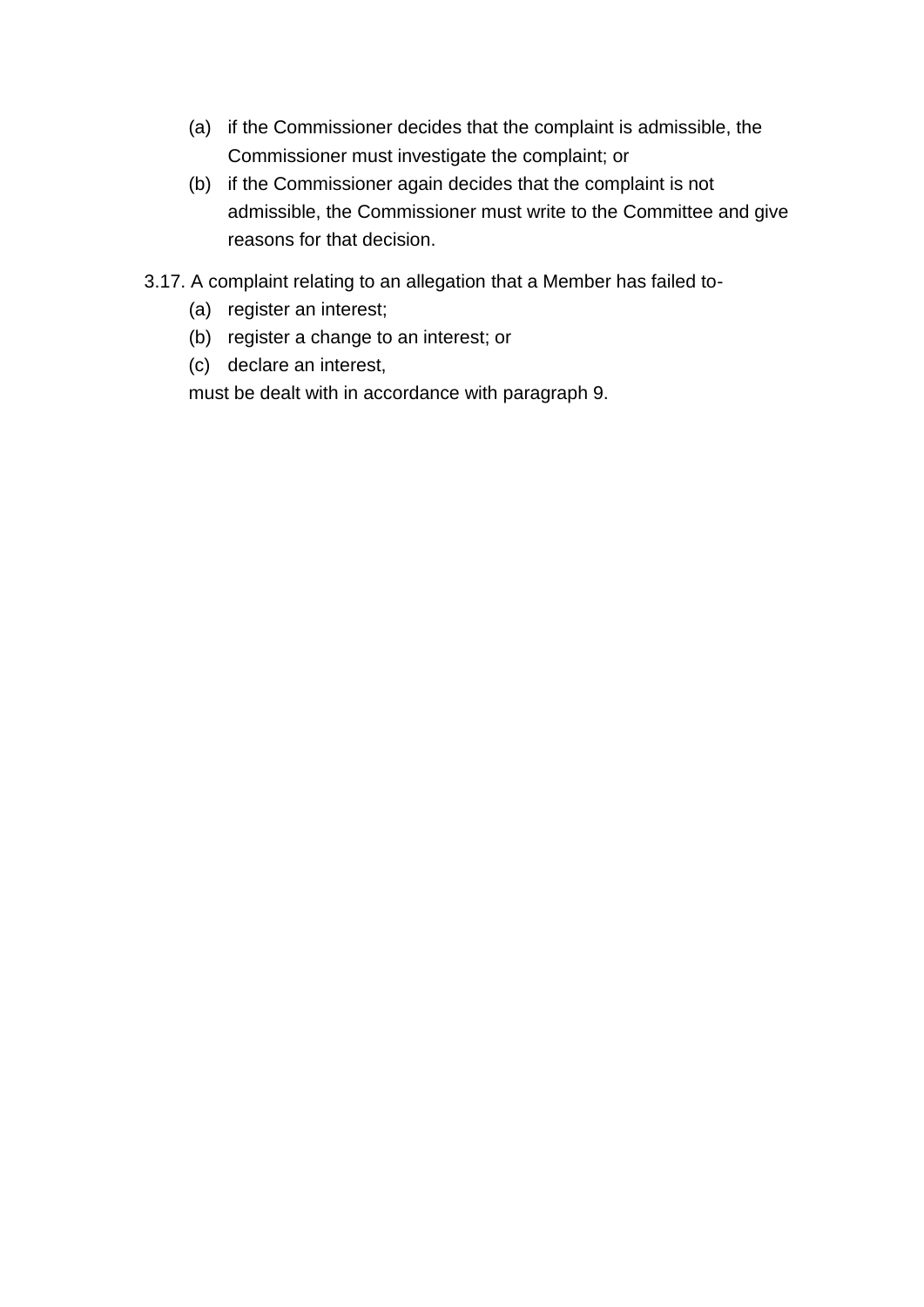### **4. Discontinuation**

- 4.1. The Commissioner must discontinue consideration of a complaint if at any time he or she is satisfied that a complaint is frivolous or vexatious or otherwise an abuse of the complaints process.
- 4.2. The Commissioner may discontinue consideration of a complaint if at any time if he or she is satisfied that-
	- (a) the complainant has, without reasonable excuse, failed to co-operate with the Commissioner;
	- (b) the alleged conduct is not sufficiently serious to justify further consideration;
	- (c) the complainant no longer insists upon the complaint;
	- (d) the victim of the alleged conduct, who did not make the complaint, does not wish the complaint to proceed and the complaint relates to a breach of Rule 3 or Rule 15 of the Members Code of Conduct or any comparable provisions of the Ministerial Code of Conduct;
	- (e) the complaint repeats substantially an allegation that has already been considered by the Commissioner and no significant additional evidence has been provided;
	- (f) the complaint would more appropriately be investigated by the police or other public body; or
	- (g) it is not in the public interest to proceed with the consideration of the complaint.
- 4.3. The Commissioner may only discontinue consideration of a complaint under paragraph 4.2 with the approval of the Committee.
- 4.4. Where the Commissioner intends to discontinue consideration of a complaint under paragraph 4.2, the Commissioner must write to the Committee setting out his or her reasons for discontinuation and enclosing a copy of the complaint and all related papers.

# **5. Referrals**

- 5.1. The Commissioner must investigate a referral in accordance with the terms of reference of the referral.
- 5.2. Where the terms of reference of a referral are inconsistent with these Directions, those terms of reference are to prevail.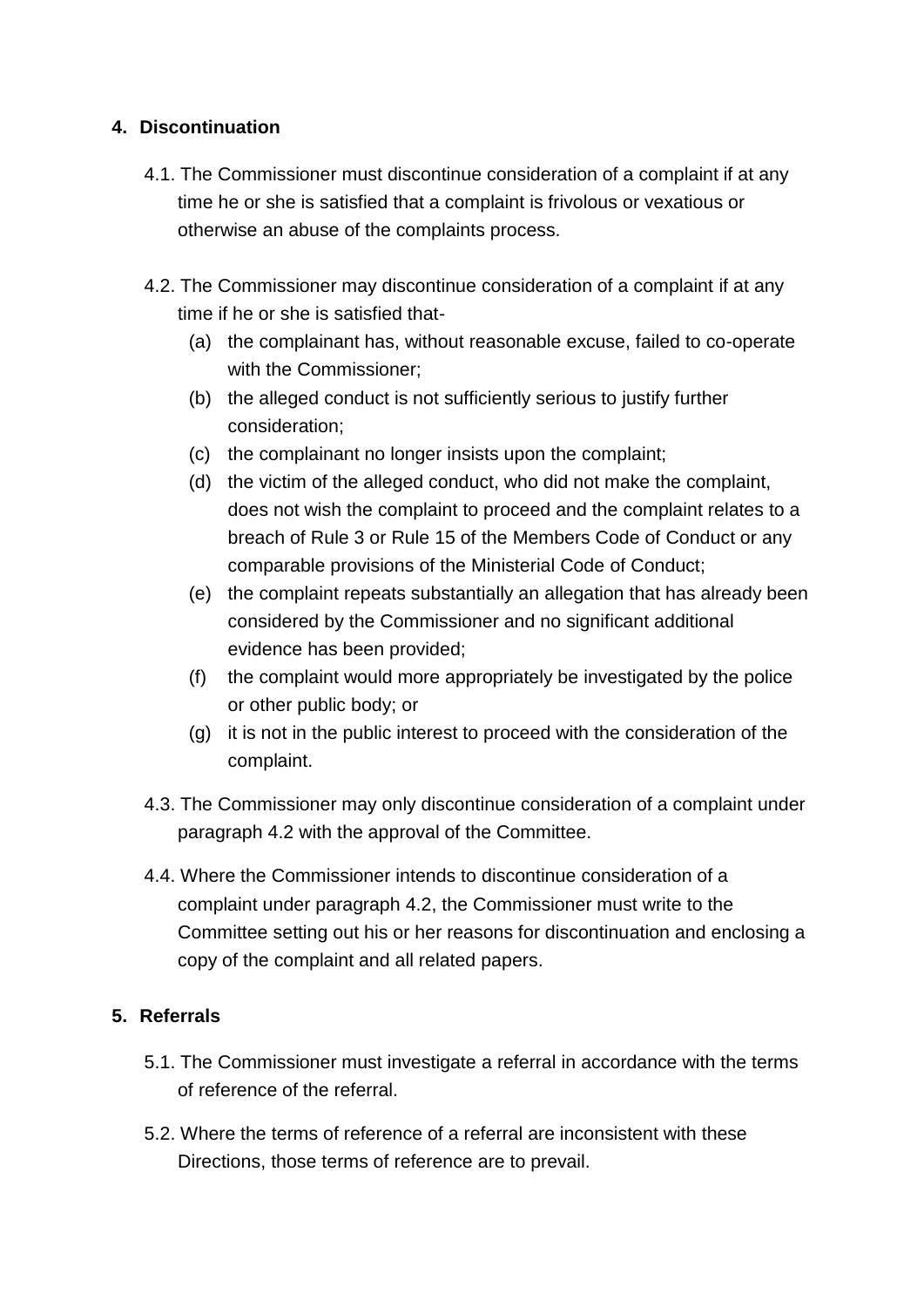## **6. Commissioner investigations**

#### 6.1. The Commissioner must not—

- (a) initiate a Commissioner investigation unless he or she decides that there is a prima facie case that a breach of the Members Code of Conduct or the Ministerial Code of Conduct or both has occurred;
- (b) make generalised or speculative inquiries in relation to the conduct of Members or Ministers or both for the purposes of enabling him or her to initiate a Commissioner investigation;
- (c) initiate a Commissioner investigation more than six months after the date on which he or she could reasonably have initiated that investigation.
- (d) initiate a Commissioner investigation into any alleged breach of the Ministerial Code of Conduct which occurred before 22 March 2021.
- (e) initiate a Commissioner investigation into a former Member or former Minister unless that investigation—
- (i) is initiated within four weeks of that person having ceased to be a Member; and
- (ii) the Commissioner, having due regard to value for money considerations and the nature of the breach of the Members Code of Conduct or the Ministerial Code of Conduct or both that the Commissioner believes may have occurred, believes that it is in the public interest for the investigation to be initiated.

# **7. Investigations: general procedure**

- 7.1. This paragraph applies to an investigation on—
	- (a) a complaint;
	- (b) a referral, where the terms of reference of that referral require the Commissioner to form a view whether or not a breach of the Members Code of Conduct has occurred; and
	- (c) a Commissioner investigation.
- 7.2. Sub-paragraphs 7.3 and 7.8-7.13 apply to a referral where the terms of reference of that referral do not require the Commissioner to establish whether or not a breach of the Members Code of Conduct has occurred.
- 7.3. Subject to paragraph 4, the Commissioner must conduct a full and thorough investigation but is not required to investigate any parts of a complaint which have been accepted by the person who is the subject of the complaint.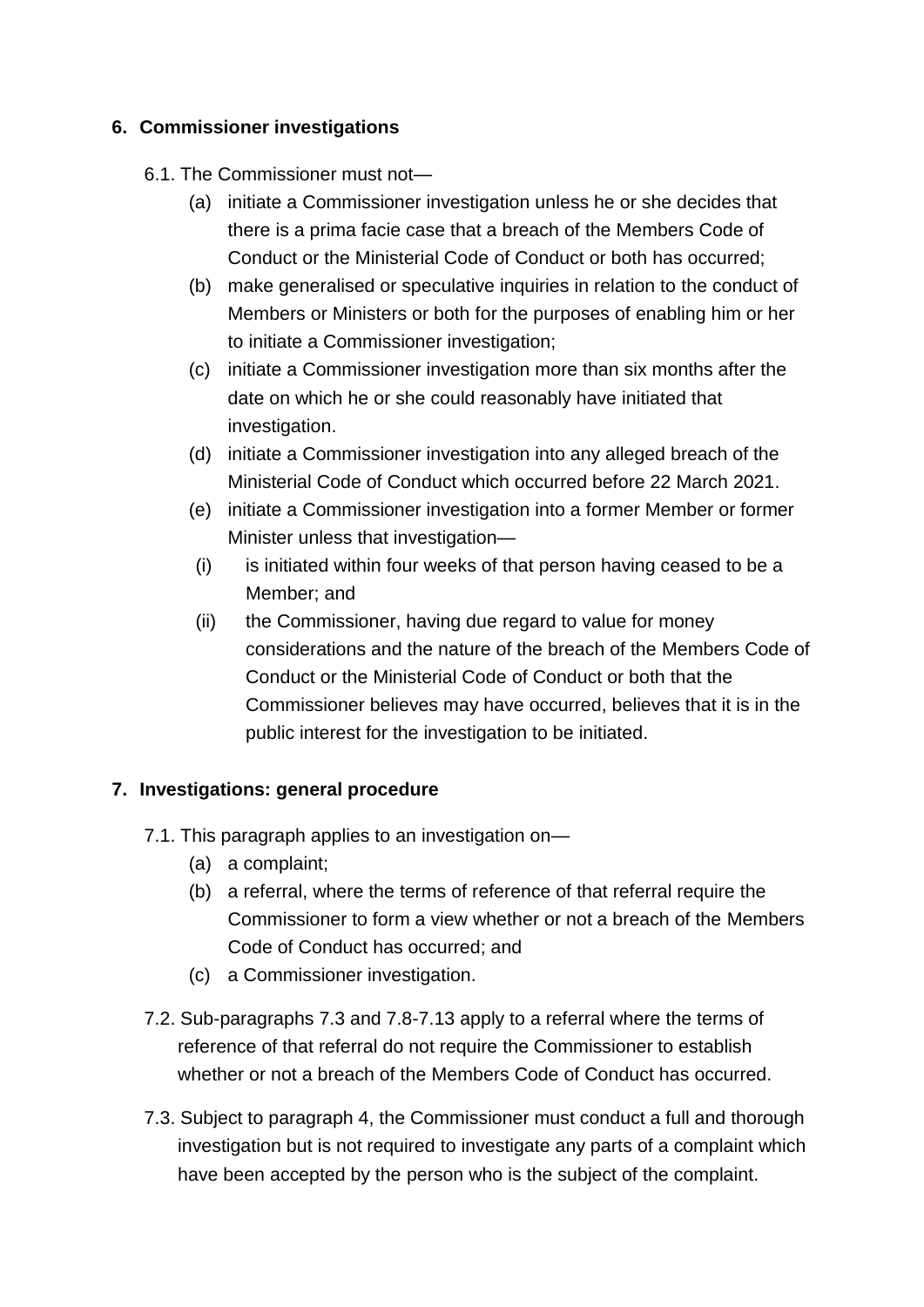- 7.4. The Commissioner must at all times act in accordance with the principles of natural justice and fairness.
- 7.5. The Commissioner must undertake an investigation with a view to—
	- (a) establishing all the relevant facts in relation to the potential breach of the applicable code or codes; and
	- (b) forming a view whether or not a breach of the applicable code or codes has occurred.
- 7.6. The Commissioner may form a view that a breach of the applicable code or codes has occurred only if he or she is satisfied on the balance of probabilities that such a breach has occurred.
- 7.7. Where the Commissioner begins a complaint investigation, he or she must write to the complainant, the person who is the subject of the complaint and the Clerk to the Committee advising that an investigation into the complaint has commenced.
- 7.8. Where the Commissioner begins a Commissioner investigation, he or she must write to—
	- (a) the person who is to be the subject of the investigation, informing him or her of the decision to initiate an investigation and providing details of the prima facie case that a breach of the applicable code or codes has occurred; and
	- (b) the Clerk to the Committee, advising him or her of the decision to initiate an investigation and providing details of the reason for initiating an investigation.
- 7.9.Before interviewing or requesting any evidence from any person in the course of an investigation, the Commissioner must notify that person in writing of—
	- (a) the purpose of the interview or the request;
	- (b) the powers of the Commissioner to call for witnesses and evidence; and
	- (c) the procedure to be followed in connection with the investigation.
- 7.10. When interviewing a person ('the interviewee'), the Commissioner—
	- (a) must ensure what is said is recorded;
	- (b) must provide the interviewee with a transcript of the recording or, where appropriate, a copy of the note of the interview;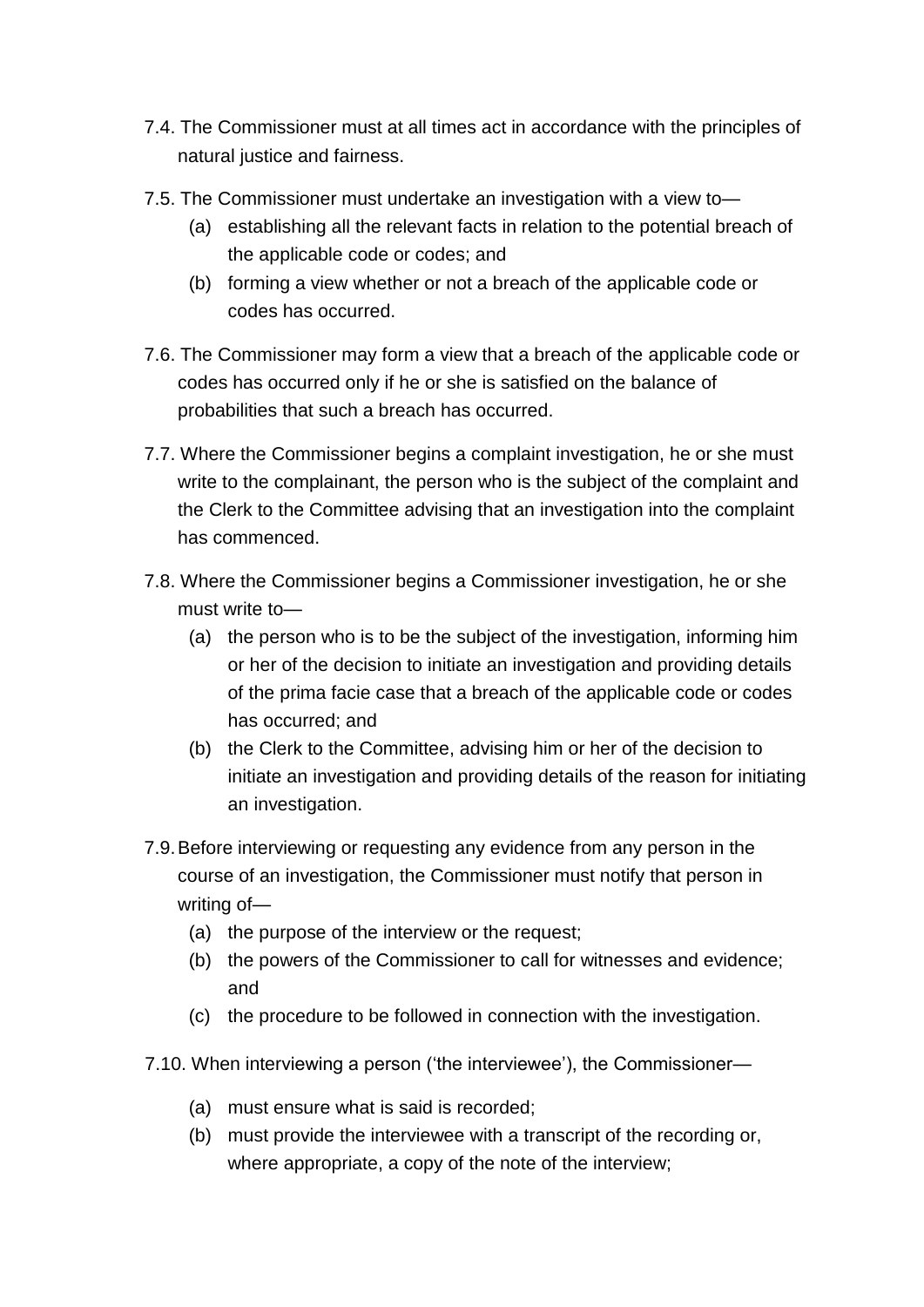- (c) must allow the interviewee not less than 14 days to suggest any revisions to that note or transcript; and
- (d) may in his or her discretion accept or reject any revision proposed by the interviewee.
- 7.11. Where during an investigation the Commissioner decides that the conduct of a Member or Minister should be investigated by the police or other public body, the Commissioner may liaise with the police or such other public body as he or she deems appropriate.
- 7.12. Where during an investigation, the Commissioner becomes aware of an investigation or criminal proceedings by a public body which may be prejudiced by his or her investigation, he/she—
	- (a) must suspend his or her investigation, in the case of criminal proceedings or a criminal investigation, until satisfied that the risk of prejudice has ended; and
	- (b) may suspend his or her investigation, in the case of an investigation by a public body, until satisfied that the risk of prejudice has ended.
- 7.13. If during an investigation the Commissioner uncovers material evidence which is inconsistent with any statement or other representation made by the person who is the subject of the investigation, the Commissioner must invite that person to make representations on that inconsistency.
- 7.14. Before finalising his or her report on an investigation, the Commissioner must give the person who is the subject of the investigation not less than 14 days to challenge any findings of fact made by the Commissioner.

# **8. Reports to the Committee**

- 8.1. All reports by the Commissioner to the Committee on a complaint, referral or Commissioner investigation must set out --
	- (a) the details of the investigation carried out by the Commissioner;
	- (b) the facts established by the Commissioner in his investigation, with references to evidence as appropriate;
	- (c) any challenge to a finding of fact under sub-paragraph 7.14;
	- (d) any revision proposed by an interviewee in accordance with subparagraph 7.10 and rejected by the Commissioner;
	- (e) the Commissioner's reasoned decision, including (except on a referral where sub-paragraph 7.5 does not apply) his or her view as to whether or not a breach of the applicable code or codes has occurred; and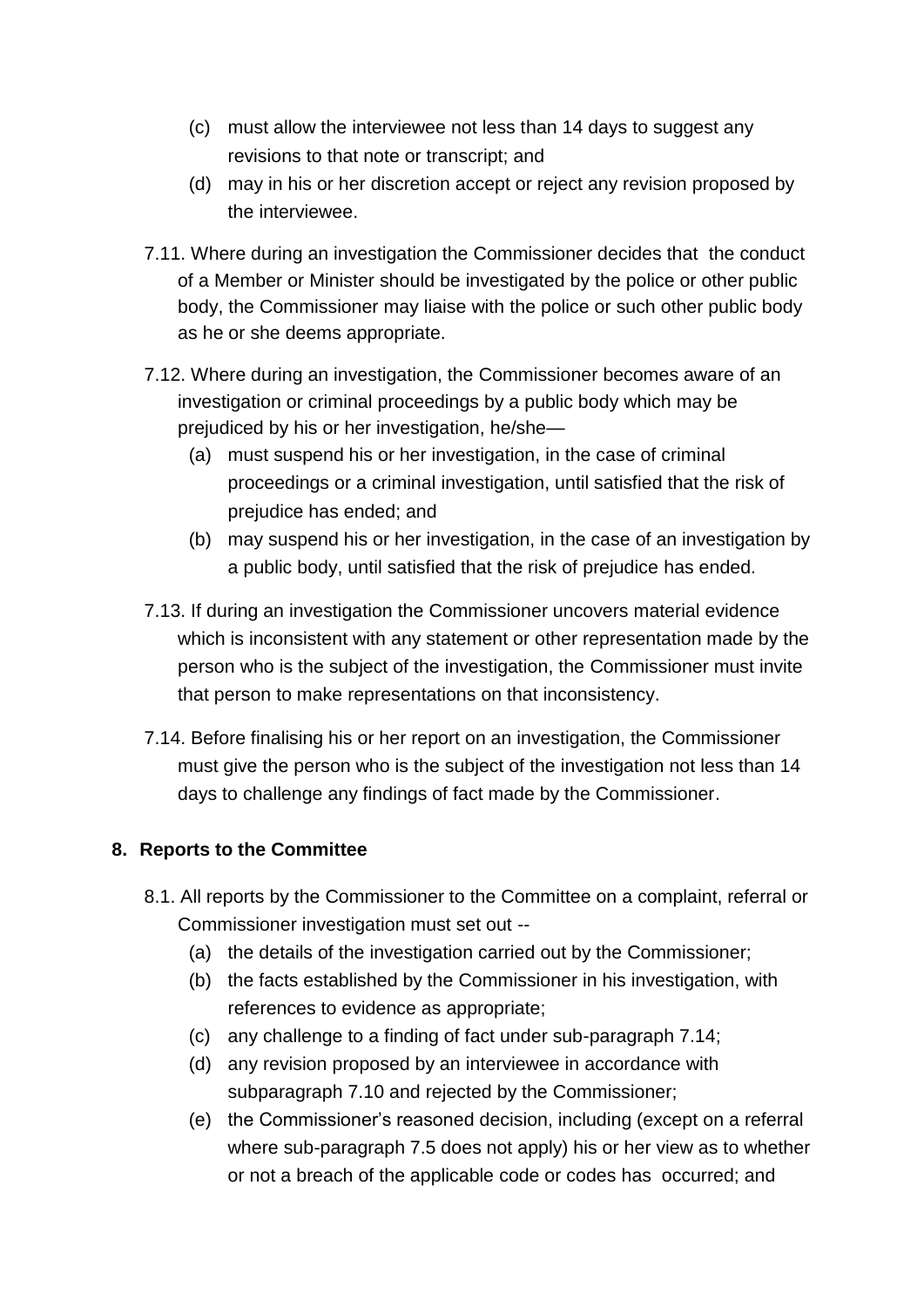- (f) all evidence (other than the tape or digitally recorded record of an interview where a transcript or note of that interview is provided) which has been obtained as part of the Commissioner's investigation and which was relied upon by him or her in order to reach a decision.
- 8.2. The Commissioner may omit evidence from a report to the Committee on a complaint, referral or Commissioner investigation where—
	- (a) That omission is necessary to prevent the disclosure of data which is in the reasonable view of the Commissioner confidential or private data; and
	- (b) The confidential or private data omitted was not relied on by the Commissioner in order to reach a decision
- 8.3. A report by the Commissioner to the Committee on a referral must also set out the terms of reference of the referral.
- 8.4. A report by the Commissioner to the Committee on a Commissioner investigation must also set out the reasons for the investigation, including the detail of the prima facie case that a breach of the applicable code or codes has occurred and the relevant elements of the applicable code or codes to which the investigation relates.
- 8.5. A report made by the Commissioner may also make such recommendations as the Commissioner thinks fit, except that the Commissioner may not include any specific recommendation for the imposition of a sanction.

# **9. Rectification**

- 9.1. Where an admissible complaint relates to an allegation that a Member has failed to-
	- (a) register an interest;
	- (b) register a change to an interest; or
	- (c) declare an interest

and in the opinion of the Commissioner the interest concerned is minor, or the failure to do so may be inadvertent, the Commissioner must seek to resolve the complaint through the procedure set out in this paragraph ('the rectification procedure').

9.2. The Commissioner must write to the Member who is the subject of the complaint, indicating that he or she intends to resolve the complaint by use of the rectification procedure, and requiring the Member to show—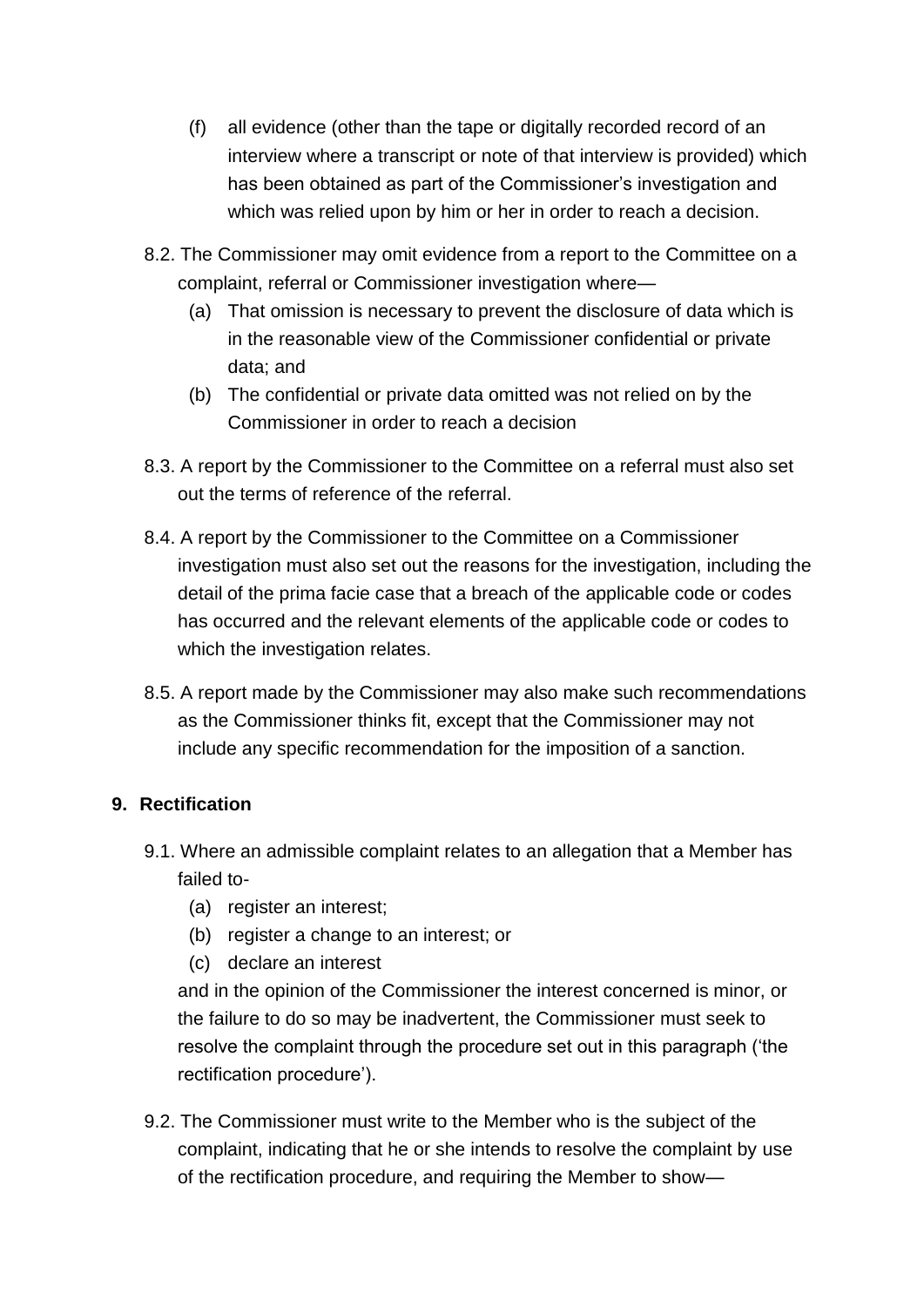- (a) that the interest concerned was minor or that the failure to register, register a change to that interest or declare that interest was inadvertent; and
- (b) that he or she acknowledges the failure and either undertakes to apologise for it or has apologised for it.
- 9.3. Where, after writing to the Member in accordance with sub-paragraph 9.2, the Commissioner decides that a complaint may be resolved through the rectification procedure, the Commissioner must write to the Committee—
	- (a) setting out the details of the complaint, and of the relevant elements of the Code to which the complaint relates;
	- (b) setting out the reasons why the Commissioner is satisfied that the failure was minor or inadvertent;
	- (c) setting out the evidence that the Member who is the subject of the complaint acknowledges the failure and has either undertaken to apologise for it or has apologised for it; and
	- (d) recommending rectification.
- 9.4. Should the Committee decide that the rectification procedure is not appropriate, the Commissioner must be informed of this decision, and he or she may—
	- (a) investigate the complaint in accordance with paragraph 7; or
	- (b) decide that the complaint is to be terminated in accordance with subparagraph 4.1(b) or 4.1(f) (and sub-paragraphs 4.2 - 4.3 apply to such a decision).
- 9.5. Where—
	- (a) the Commissioner at any stage decides that the interest was not minor or that the failure was not inadvertent; or
	- (b) the Member who is the subject of the complaint does not acknowledge the failure or apologise or undertake to apologise for it sub-paragraph 3.17 shall cease to apply.

# **10. Record Keeping**

10.1. The Commissioner must keep full and accurate records in respect of the exercise of any of his or her functions, including investigative functions, and in particular must make and keep a tape or digitally recorded record of any interviews that are carried out in the course of any investigation.